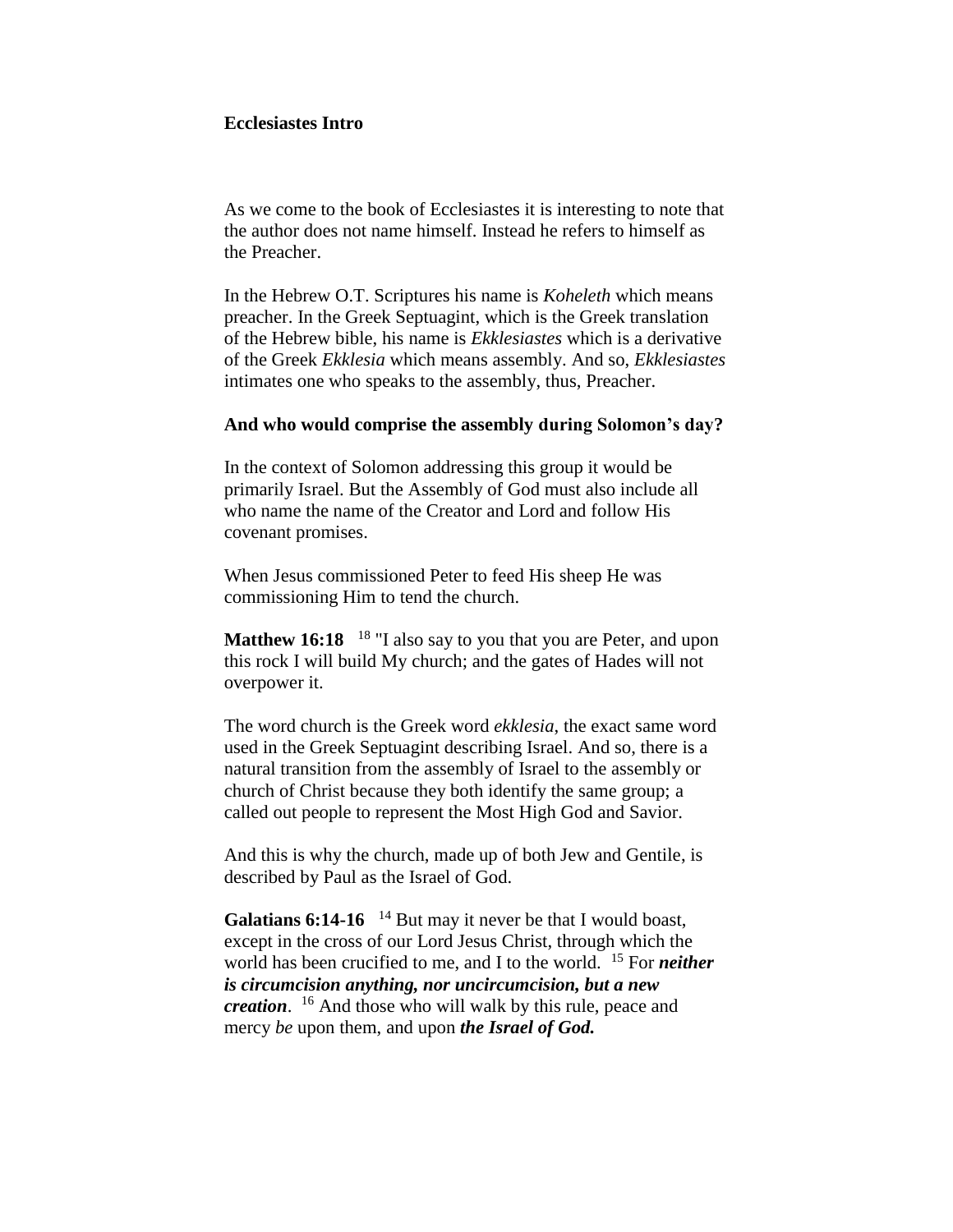When writing the Ephesians Paul continues to point out how two groups, that is Jew and Gentile, have been brought together under one head, Jesus Christ.

**Ephesians 2:13-16** <sup>13</sup> But now in Christ Jesus you who formerly were far off have been brought near by the blood of Christ. <sup>14</sup> For He Himself is our peace, *who made both groups into one* and broke down the barrier of the dividing wall,  $15$  by abolishing in His flesh the enmity, *which is* the Law of commandments *contained* in ordinances, so that in Himself *He might make the two into one new man, thus establishing peace,* <sup>16</sup> and might *reconcile them both in one body to God through the cross*, by it having put to death the enmity.

But simply being identified with the assembly, as in the case of national Israel during Solomon's time, or the church during our time, does not necessarily mean that either group will be faithful to the end.

This is why Theologians often refer to the church as two distinct groups under the heading of the one group. And so, you have what is referred to as the visible or universal church and the invisible or true church of Christ.

#### **What group of people would make up the visible church?**

All people who make an orthodox profession of faith as they identify themselves with a local body of believers in the Lord Jesus Christ.

By orthodox I mean any group that holds to the essentials of the faith as revealed in the word of God: the virgin birth of Jesus Christ, the sinless perfect life of Christ who is fully God and fully man, His crucifixion, burial and resurrection for the remission of sins.

This could include both liberal and conservative professors of the faith. It could include groups, like the Roman Catholic Church, the Methodists, the Baptists, Presbyterians or any other orthodox group that names the name of Christ.

This is not to say that these groups are necessarily faithful to the Scriptures to teach or preach the truth without compromise, only that they would hold to these essentials and therefore identify themselves as part of the church.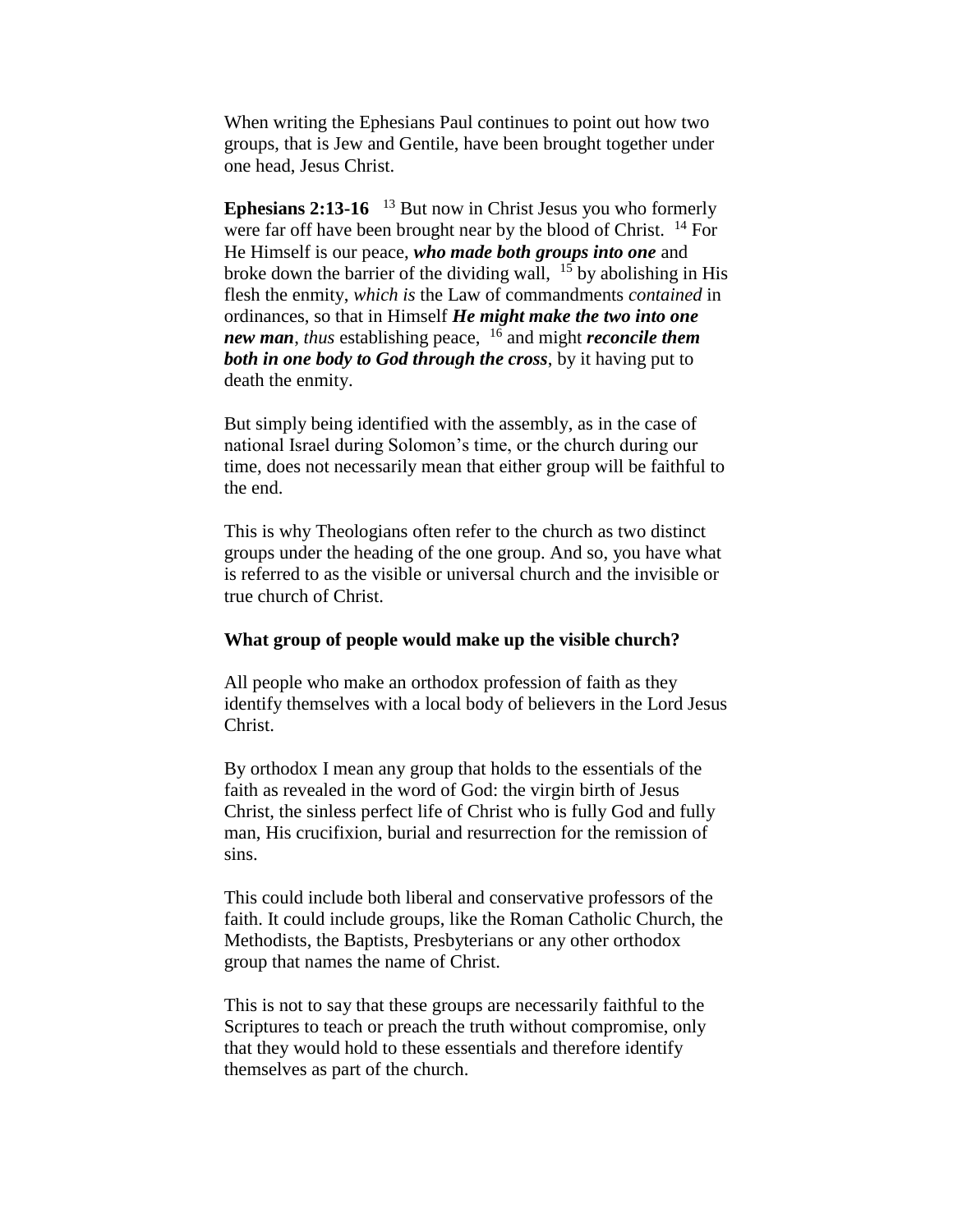And so, as the world sees them as part of the visible church they therefore come under that banner.

## **What is the inherent problem with this group?**

You have both true believers and unbelievers coming under that banner called the church. And this is what Jesus was referring to when he taught on the wheat and the tares growing up together in the same field.

**Matthew 13:25-30** <sup>25</sup> "But while his men were sleeping, his enemy came and sowed tares among the wheat, and went away. <sup>26</sup> "But when the wheat sprouted and bore grain, then the tares became evident also.  $27$  "The slaves of the landowner came and said to him, 'Sir, did you not sow good seed in your field? How then does it have tares?'  $28$  "And he said to them, 'An enemy has done this!' The *slaves said to him*, *'Do you want us, then, to go and gather them up?*' <sup>29</sup> "But he said, *'No; for while you are gathering up the tares, you may uproot the wheat with them.* 30 *'Allow both to grow together until the harvest*; and in the time of the harvest I will say to the reapers, "First gather up the tares and bind them in bundles to burn them up; but gather the wheat into my barn."'"

## **This is the visible church. But who makes up the invisible church?**

All true believers from all time, both alive today and in the future, and those who have gone to be with the Lord who now reside in the present heaven.

## **Why would they be called the invisible church?**

Not because they are invisible or can't be identified, but because they are all true believers who are indwelt with the Spirit of God whom only God ultimately can identify.

This is why only God could say this.

**Matthew 7:22-23** <sup>22</sup> "Many will say to Me on that day, 'Lord, Lord, did we not prophesy in Your name, and in Your name cast out demons, and in Your name perform many miracles?' <sup>23</sup> "And then I will declare to them, 'I never knew you; DEPART FROM ME, YOU WHO PRACTICE LAWLESSNESS.'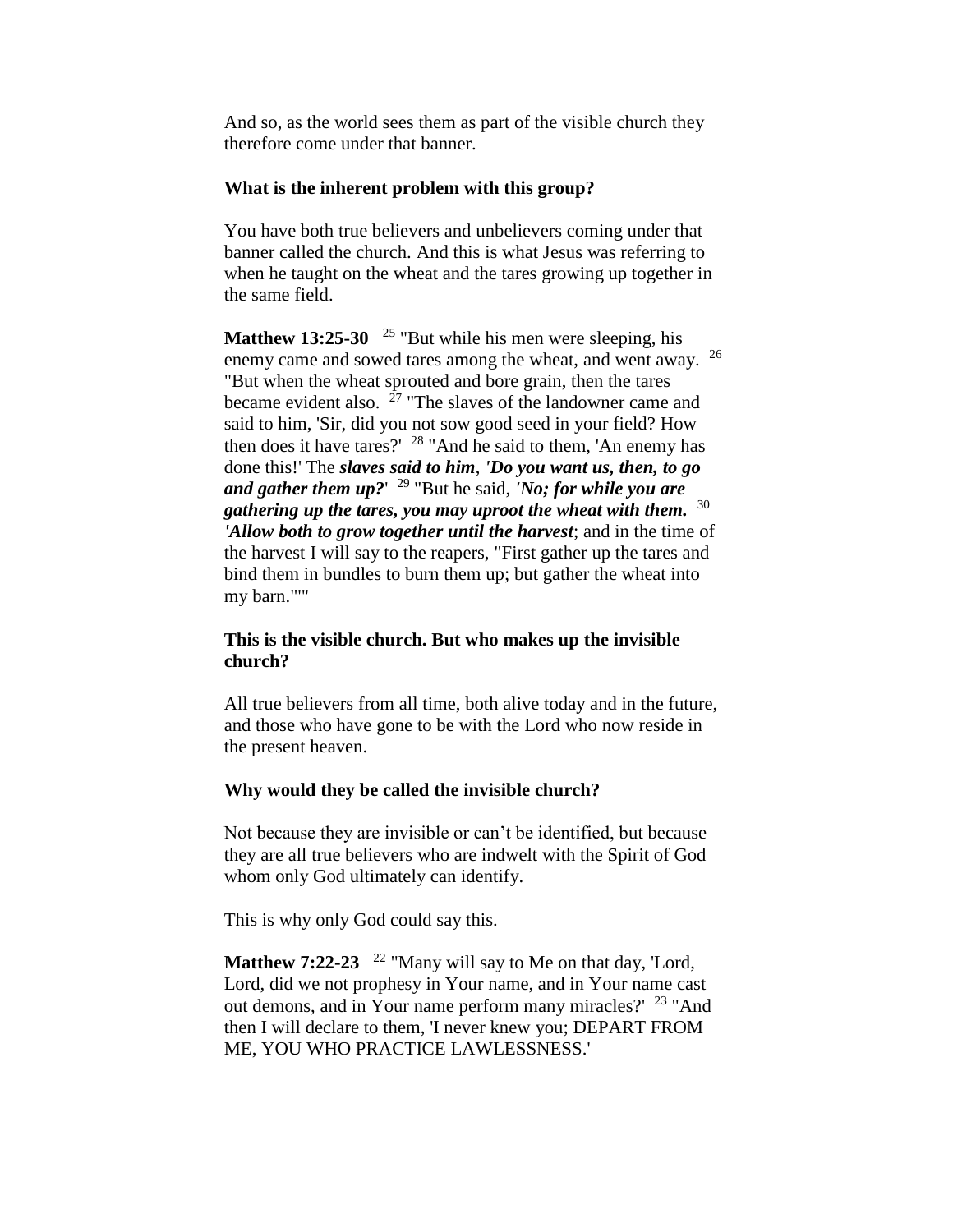You and I can only deal with the visible aspect of the church where people make a profession of faith, but who may be wolves in sheep's clothing. This does not mean we can't be discerning to distinguish the real from the fake, but it does mean that ultimately only God can make the final judgment as only He knows those who are truly His sheep.

And this was true in Israel. All Jews of Solomon's day came under the heading, the Assembly, or the visible church of that day. But within that larger group was the remnant or true believers, the invisible church, those who would not bow the knee to false gods.

Solomon is addressing the larger group in which is the smaller group who have ears to hear and eyes to see. And his message is one of considering that this world is not our home and therefore we must not plant our roots too deeply here in this world, because to do so will only disappoint and ultimately distract us from our true mission which is to declare the promises of hope in God to a dying world.

Jesus made it clear to the entire visible church and the world-atlarge.

**John 12:25-26** <sup>25</sup> "He who loves his life loses it, and he who hates his life in this world will keep it to life eternal.  $^{26}$  "If anyone" serves Me, he must follow Me; and where I am, there My servant will be also; if anyone serves Me, the Father will honor him.

This was also the message that Paul gave to the invisible church at the visible church in Rome.

**Romans 12:1-2** <sup>NAU</sup> Therefore I urge you, brethren, by the mercies of God, to present your bodies a living and holy sacrifice, acceptable to God, *which is* your spiritual service of worship. <sup>2</sup> And do not be conformed to this world, but be transformed by the renewing of your mind, so that you may prove what the will of God is, that which is good and acceptable and perfect.

We who are in Christ live in a world that is pure vanity, that is senseless, without the knowledge of who we are in Christ and where we are going with Christ.

This is why we study to show ourselves approved. Without a firm foundation in the truth of God's word we find ourselves being swept here and there by every wind of doctrine that ultimately turns out to be doctrines of demons.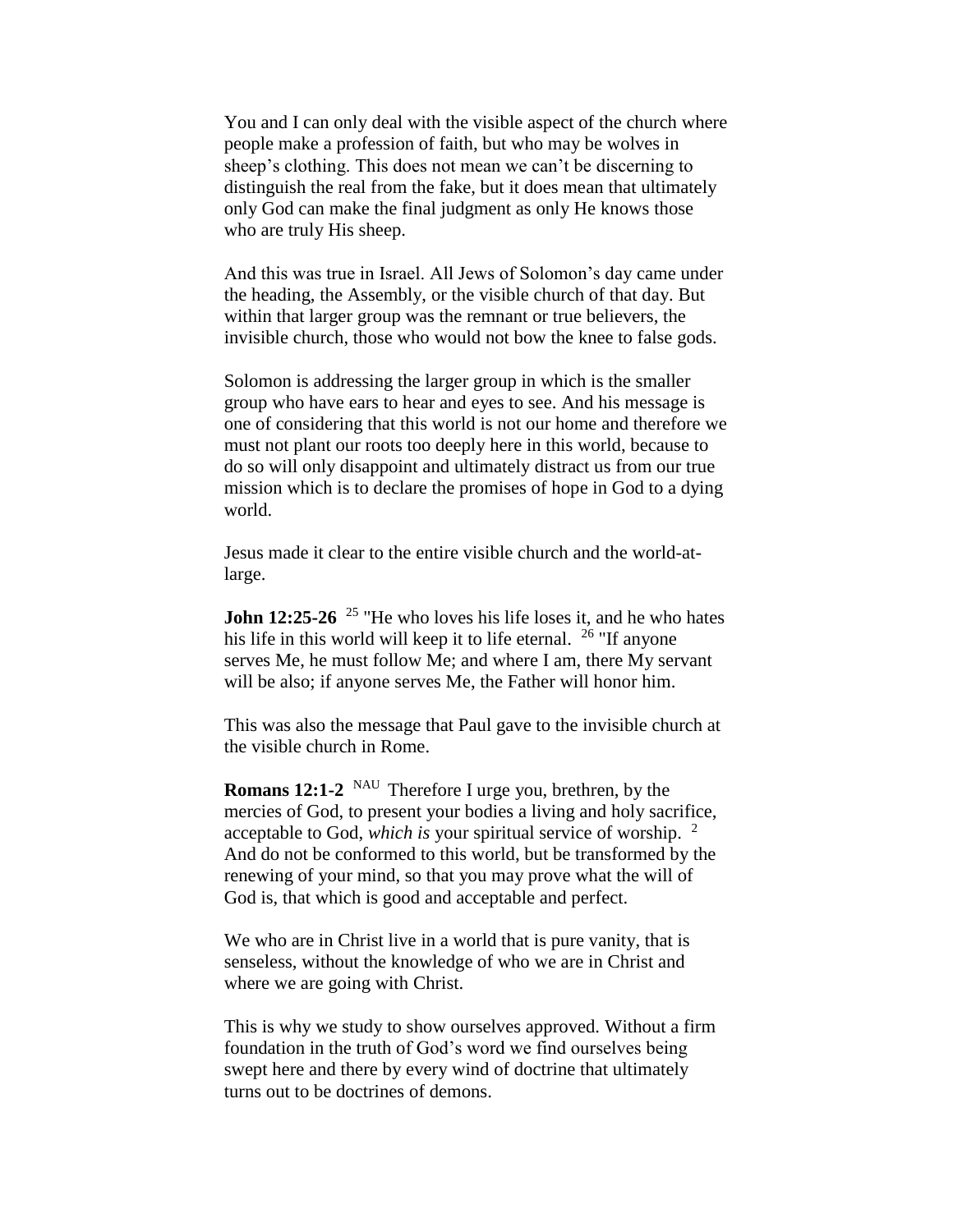And that doctrine always, in every case, elevates this world to the exclusion of the one true God and His eternal kingdom.

Again, this is Solomon's point and as we move through this we'll see it clearly.

We won't be able to get too far into it this evening but as we read through just the first chapter, we'll get a pretty good taste of what Solomon has in store for us throughout the rest of Ecclesiastes.

The other thing we need to keep in mind is that unless Jesus Christ is identified in the pages of Ecclesiastes then we've again missed the point to all of this. Let's turn to the first chapter.

**Ecclesiastes 1:1-2** <sup>NAU</sup> The words of the Preacher, the son of David, king in Jerusalem. <sup>2</sup> "Vanity of vanities," says the Preacher, "Vanity of vanities! All is vanity."

Here the Preacher identifies himself as the son of David, king in Jerusalem.

There weren't many people who could identify themselves as the son of David and king in Israel. In fact only one. That would be Solomon. And Solomon had been on a journey in this world that is nothing short of remarkable from a human standpoint.

#### **But who else could be identified as the Son of David, King of Jerusalem?**

**Matthew 12:22-23**  <sup>22</sup> Then a demon-possessed man *who was*  blind and mute was brought to Jesus, and He healed him, so that the mute man spoke and saw. <sup>23</sup> *All the crowds were amazed, and were saying, "This man cannot be the Son of David*, can he?"

It was a common understanding that the Messiah would be called the son of David and this is why these people were asking the question in light of Jesus's miracles. This they understood from reading the O.T. Scriptures.

Matthew 20:30-31 <sup>30</sup> And two blind men sitting by the road, hearing that Jesus was passing by, cried out, "*Lord, have mercy on us, Son of David!"* <sup>31</sup> The crowd sternly told them to be quiet, but they cried out all the more, "Lord, Son of David, have mercy on us!"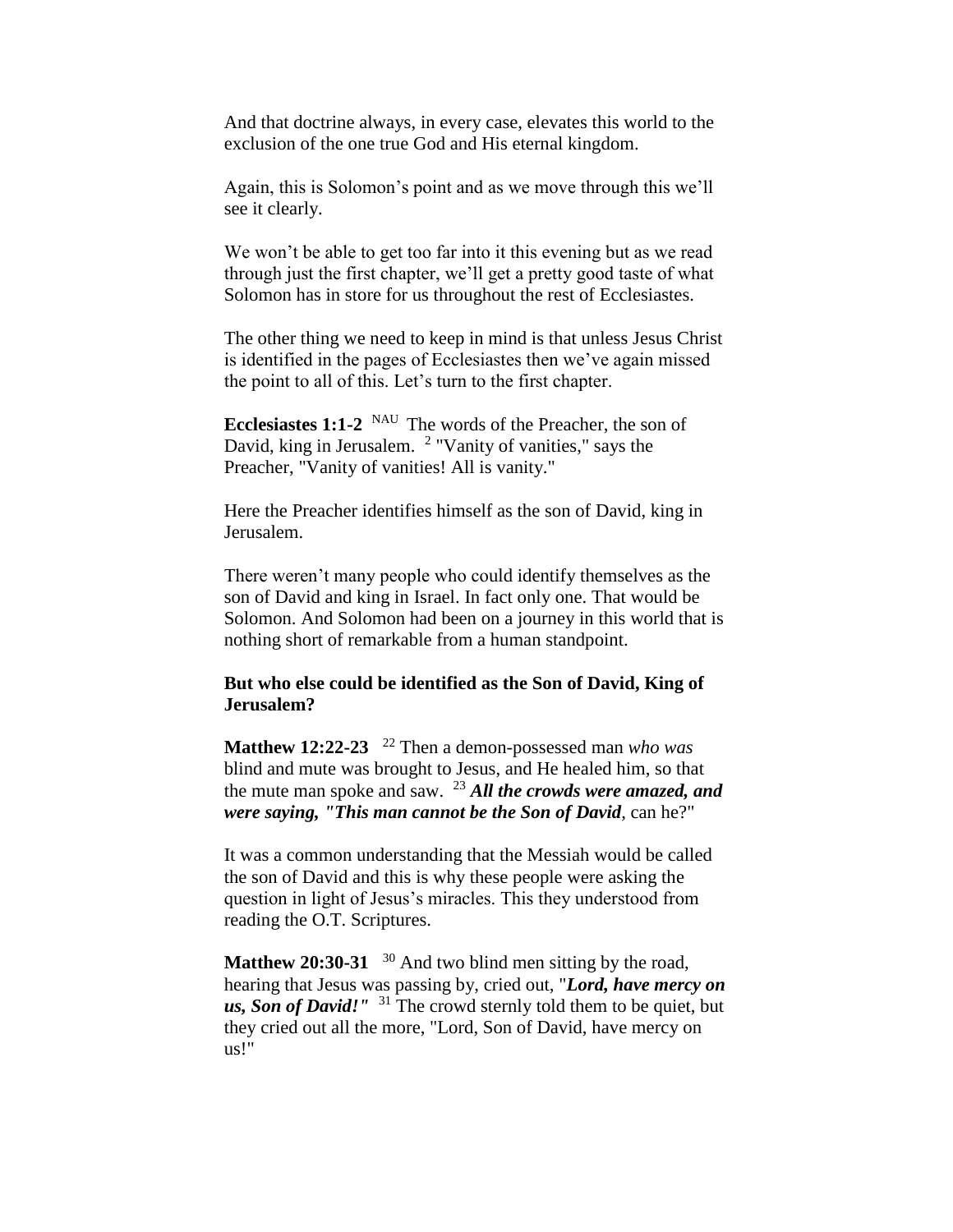**Matthew 22:41-46** <sup>41</sup> Now while the Pharisees were gathered together, Jesus asked them a question: <sup>42</sup> "*What do you think about the Christ, whose son is He?" They said to Him, "The son*  of David." <sup>43</sup> He said to them, "Then how does David in the Spirit call Him 'Lord,' saying, <sup>44</sup> 'THE LORD SAID TO MY LORD, "SIT AT MY RIGHT HAND, UNTIL I PUT YOUR ENEMIES BENEATH YOUR FEET "'?<sup>45</sup> "If David then calls Him 'Lord,' how is He his son?" <sup>46</sup> No one was able to answer Him a word, nor did anyone dare from that day on to ask Him another question.

**Revelation 19:16** <sup>16</sup> And on His robe and on His thigh He has a name written, "KING OF KINGS, AND LORD OF LORDS."

Solomon was a type of Christ and therefore points to the One who would sit on David's throne to rule over His people as King of Kings and Lord of Lord's.

But during Solomon's life he had power, wealth, wisdom and a God who has placed him in the position of shepherding a people that belong to God. If anyone could say that this life is worth living for it would be Solomon. But instead he views life as vanity.

The word vanity could be literally translated vapor or breath.

It gives the same sense that James writes in his epistle.

NAU **James 4:14** Yet you do not know what your life will be like tomorrow. You are *just* a vapor that appears for a little while and then vanishes away.

But the idea of being a vapor carries the thought that just as a vapor appears for a little while and then vanishes away so too does the meaning of life without a proper context.

In fact, this is why the NIV translates it this way.

NIV **Ecclesiastes 1:2** "Meaningless! Meaningless!" says the Teacher. "Utterly meaningless! Everything is meaningless."

Now, again if we stopped there we must assume that life has no meaning and is utterly unworthy of being lived out. Enter the perfect reason for legalizing suicide. If life has no meaning, in other words, if there is no Creator God, and we are all just a product of chance and time and random molecules coming together to form these blobs of protoplasm we call human beings, what difference does it make how we live or die?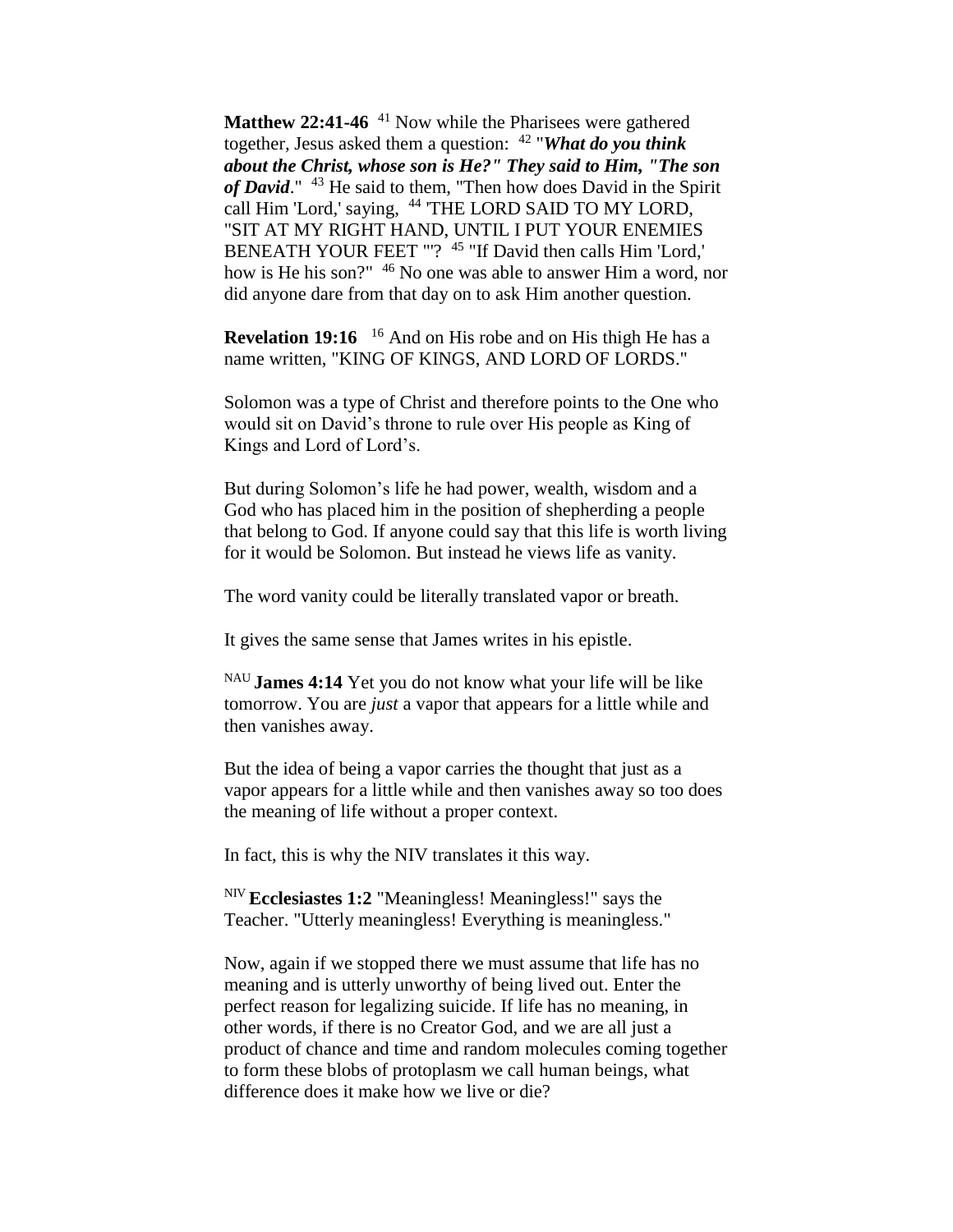In fact, Solomon is going to make that exact case. But again, remember who his audience is. He is the Preacher speaking to the congregation, and by extension to all who call upon the name of God as they enter into the covenant community called the visible church. So, he's speaking to you and me.

**Ecclesiastes 1:3-9**  <sup>3</sup> What advantage does man have in all his work Which he does under the sun?  $4A$  generation goes and a generation comes, But the earth remains forever. <sup>5</sup> Also, the sun rises and the sun sets; And hastening to its place it rises there *again*. <sup>6</sup> Blowing toward the south, Then turning toward the north, The wind continues swirling along; And on its circular courses the wind returns.  $\frac{7}{7}$  All the rivers flow into the sea, Yet the sea is not full. To the place where the rivers flow, There they flow again. <sup>8</sup> All things are wearisome; Man is not able to tell *it*. The eye is not satisfied with seeing, Nor is the ear filled with hearing.  $9$  That which has been is that which will be, And that which has been done is that which will be done. So there is nothing new under the sun.

By the way, this is not a text of Scripture that the Norman Vincent Peale's, Robert Schuller's or Joel Olsteen's of this world would be preaching from because it does not appear to be very uplifting or positive.

In fact, these people would actually teach just the opposite of what Solomon is preaching and that is that this world is not vanity or meaningless. You are a child of the king and He only wants your happiness and your success and your comfortableness as you take advantage of the positive power of God in your life.

And the tragedy in this type of preaching is that there is an element of truth in it. We are children of the King and He does desire that we find our joy and comfort in Him. But unless we couple that with the fact that this world is not our home we will confuse what the final expression of our hope is with the present reality that this world is passing away.

**1 John 2:15-17** <sup>15</sup> Do not love the world nor the things in the world. If anyone loves the world, the love of the Father is not in him. <sup>16</sup> For all that is in the world, the lust of the flesh and the lust of the eyes and the boastful pride of life, is not from the Father, but is from the world. <sup>17</sup> The world is passing away, and *also* its lusts; but the one who does the will of God lives forever.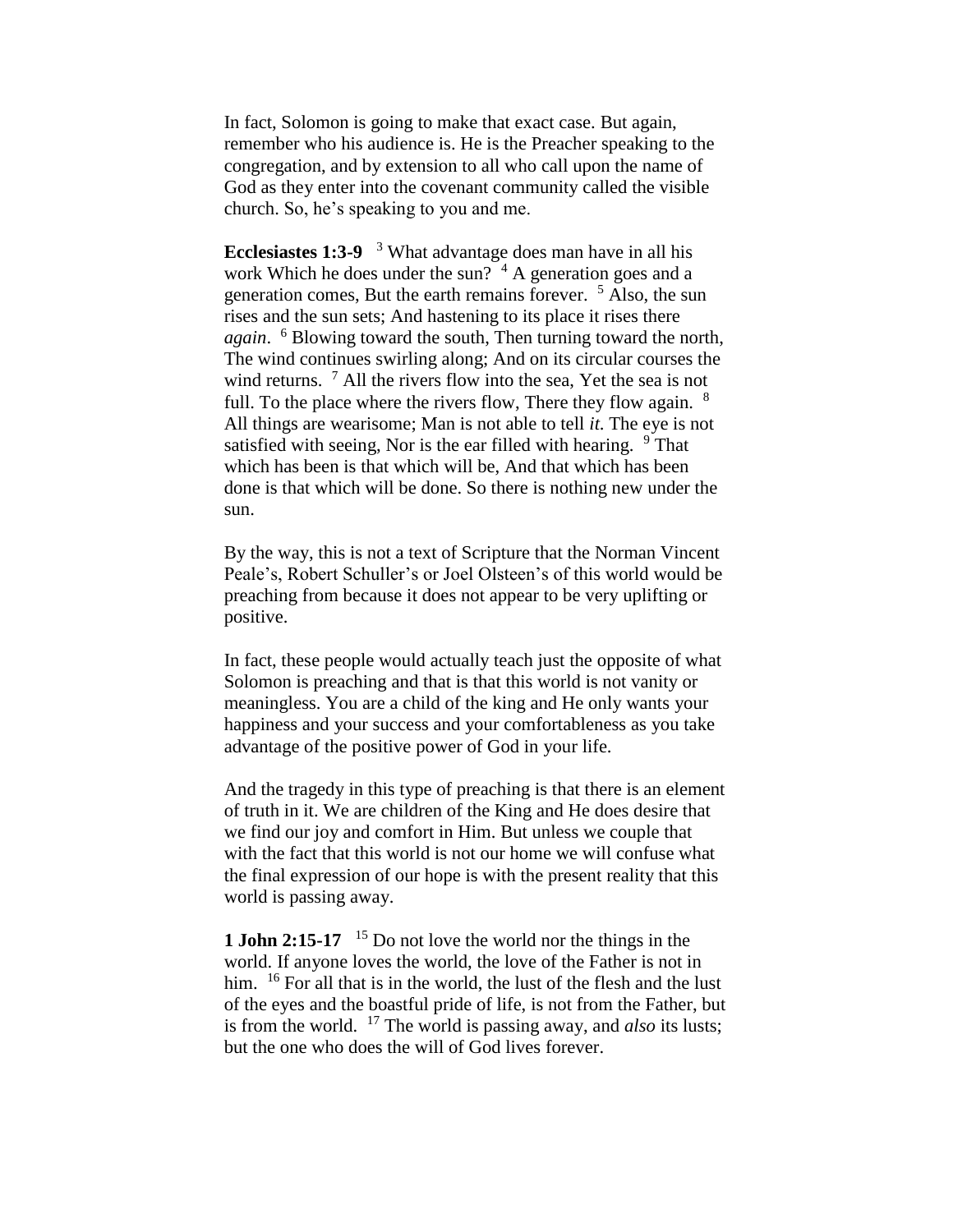This does not mean that we do not appreciate the world in which we live because it is still a gift from God to all human beings; its beauty, majesty and complexity as that which was spoken into existence to be used to bring glory to God.

When God says that we should not love the world He is not referring first and foremost to the planet earth. The planet earth is not in and of itself evil. In fact, it was deemed very good by God in the beginning.

So, all of creation, including the world or earth, is God's workmanship to demonstrate His power and glory. But when our Lord uses the word world in the context of Ecclesiastes or in 1John, He is speaking of the sinful and cursed aspect of humanity tied to this world and its system of worship that has exchanged the truth of God for a lie.

It speaks of the attitude all rebellious men have toward God which is hatred and a conscious choice to suppress the truth in unrighteousness. And it is the reality that, because of man's sin toward God, all of creation has been cursed and will be judged by God on the final day.

With all of this in mind, why would anyone put their hope and faith in this kind of world that is only meant to be destroyed on that last day when Christ returns to gather His people together and destroy the rebellious and the universe in judgment?

What are we living for? If it's not this world, then what? That is Solomon's point.

The world in its cursed and sinful condition has excluded God from His own creation and so they are only left with this world. This is why there is so much money spent on the next new thing and the next new discovery that extends life or beautifies the ugly or strengthens the feeble for another year or two.

Solomon may not have had access to the technology we have today but he could say, there is nothing new under the sun.

## **What do you suppose he meant by this in light of the fact that there are many new things under the sun that he did not possess, like computers, airplanes, the internet and so forth?**

All things created by man are designed for one main purpose and that is to make life easier for men in a fallen world. In this way, it